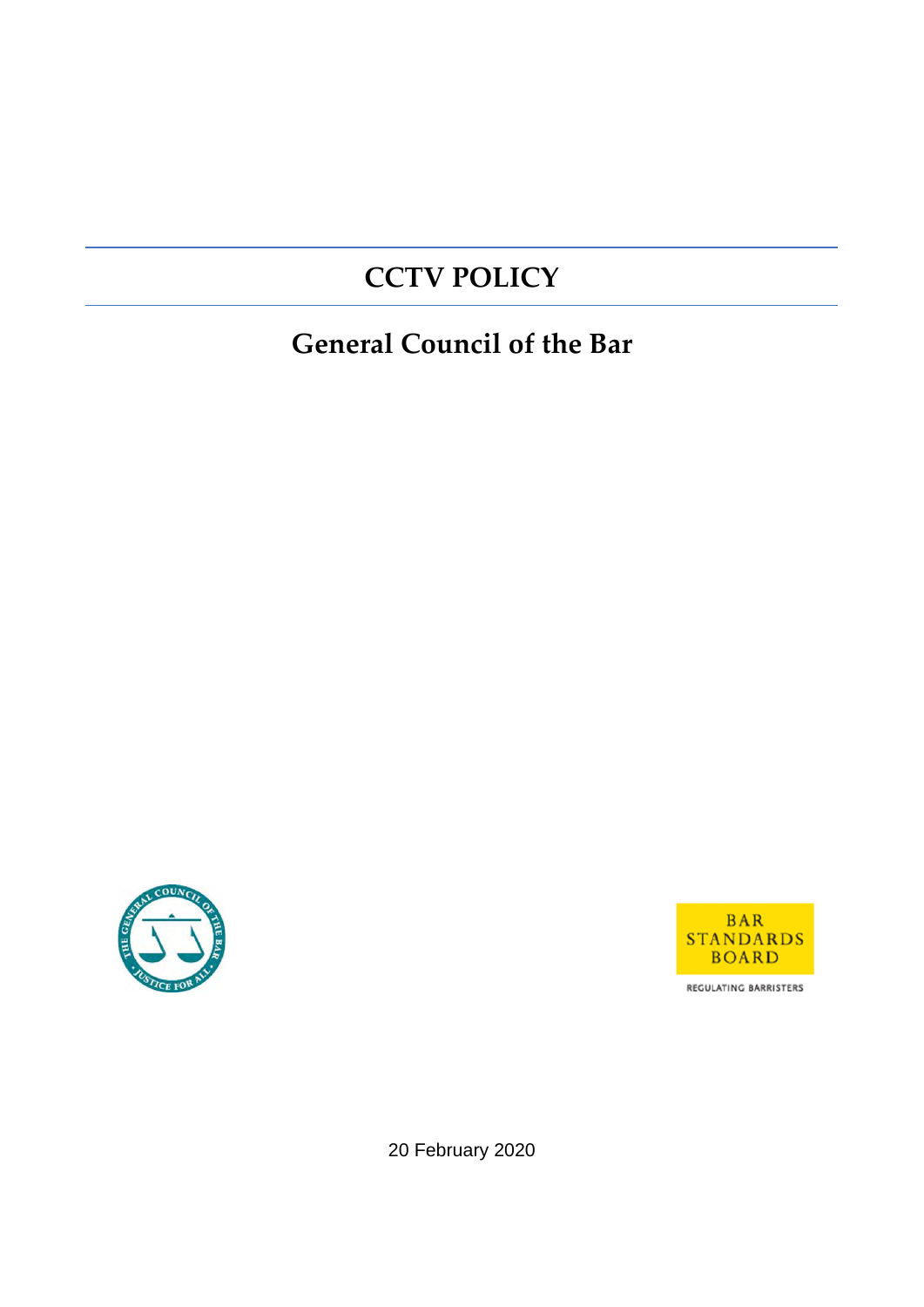| <b>CCTV Policy</b>                                                 |                                                                                                                                                                                                                                                                                                                                                                                                                                        |  |  |  |
|--------------------------------------------------------------------|----------------------------------------------------------------------------------------------------------------------------------------------------------------------------------------------------------------------------------------------------------------------------------------------------------------------------------------------------------------------------------------------------------------------------------------|--|--|--|
| <b>Document type: General Council of the</b><br><b>Bar Policy</b>  | Date of issue: February 2020<br>Latest update: May 2022                                                                                                                                                                                                                                                                                                                                                                                |  |  |  |
| Author/Originator: Hilary Pook, DPO                                | Version: V1.02<br>Review date: May 2023                                                                                                                                                                                                                                                                                                                                                                                                |  |  |  |
| <b>Status:</b> For internal circulation and<br>website publication | <b>Distribution: All staff</b>                                                                                                                                                                                                                                                                                                                                                                                                         |  |  |  |
| <b>Version history</b>                                             |                                                                                                                                                                                                                                                                                                                                                                                                                                        |  |  |  |
| <b>V1.01 March 2021</b>                                            | Updated policy to reflect change to UK GDPR<br>Updated checklist at Appendix 2.                                                                                                                                                                                                                                                                                                                                                        |  |  |  |
| V1.02 May 2022                                                     | Updated policy to take account of revised guidance<br>from ICO and Biometrics and Surveillance Camera<br>Commissioner.<br>1.4 Added lawful basis for processing criminal<br>offence data.<br>5.2 Deleted reference to mobile app as this is not<br>used.<br>5.3 Changed job title to Facilities Officer.<br>Appendix 1 – removed reference to cameras in the<br>server room as these have been removed, and other<br>minor amendments. |  |  |  |
|                                                                    | Appendix 2 – wording changed to match ICO's new<br>guidance and checks updated.                                                                                                                                                                                                                                                                                                                                                        |  |  |  |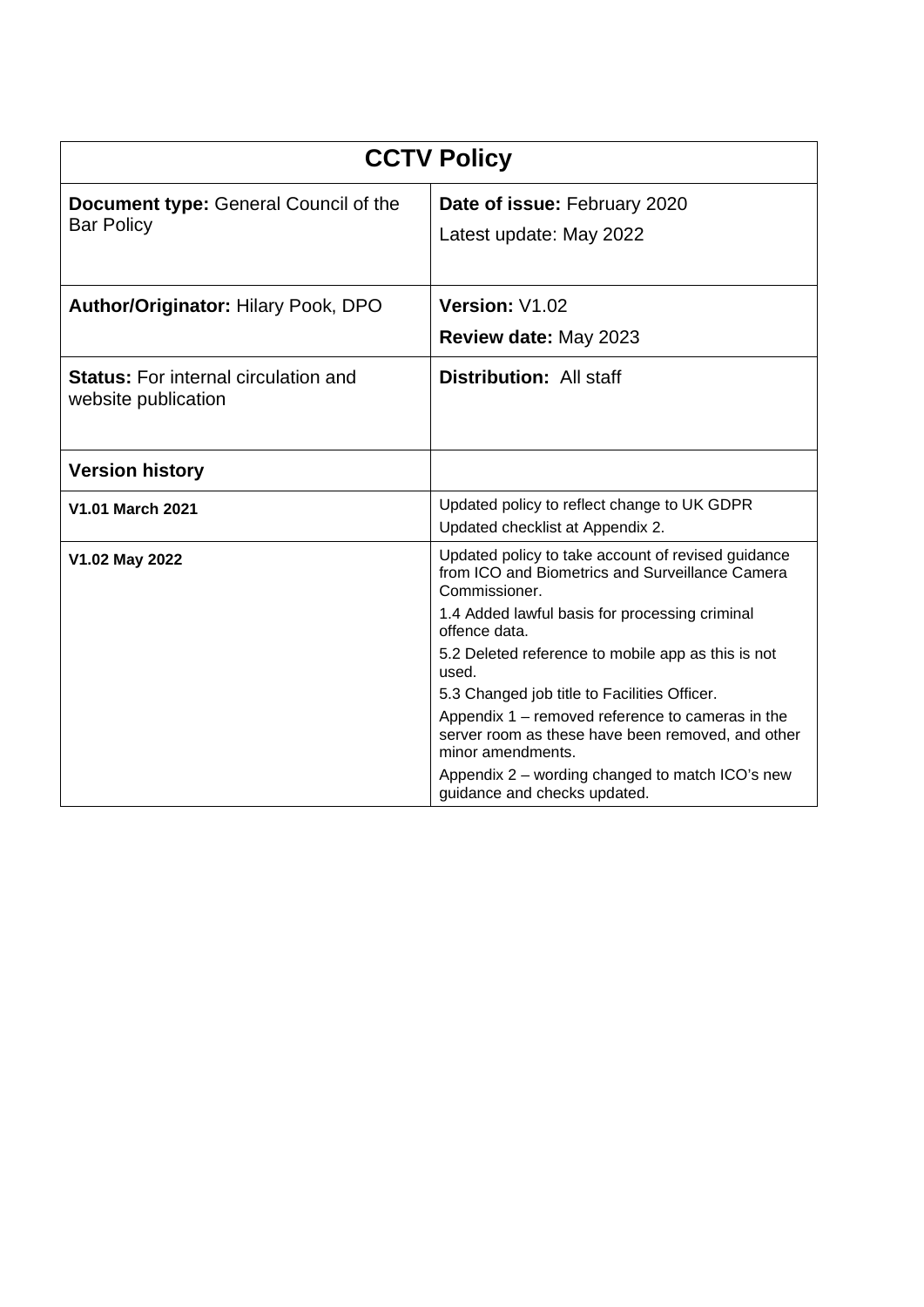# **1. Policy statement**

- 1.1. This policy seeks to ensure that the Closed-Circuit Television (CCTV) system used at the General Council of the Bar (GCB) is operated in compliance with the law relating to data protection, i.e. the UK General Data Protection Regulation (UK GDPR) and the Data Protection Act 2018. It takes into account best practice as set out in the guidance issued by the Information Commissioner  $(ICO)^1$  and by the Code of Practice issued by the Biometrics and Surveillance Camera Commissioner.<sup>2</sup>
- 1.2. GCB seeks to ensure, as far as reasonably practicable, the safety and security of all staff and all others that use GCB's offices; and the security of its property and premises. GCB therefore deploys CCTV to:
	- promote a safe office environment and to monitor the safety and security of its premises;
	- assist in the prevention, investigation and detection of crime;
	- assist in the apprehension and prosecution of offenders, including use of images as evidence in criminal proceedings;
	- assist in the investigation and breaches of its policies by staff and contractors and, where relevant and appropriate, investigating complaints;
	- assist in the investigation of accidents.
- 1.3. This policy will be reviewed annually by the Head of Facilities and Property and the Data Protection Officer (DPO) to assure compliance with clauses 1.1 and 1.2 and to determine whether the use of the CCTV remains justified.
- 1.4. The main lawful basis for processing personal data collected via CCTV is Article 6(1)(f) - legitimate interests. GCB has carried out a legitimate interests assessment for operating CCTV in its office. This can be found at Appendix 1. The lawful basis for processing criminal offence data is for the purposes of preventing or detecting unlawful acts (Data Protection Act 2018, Schedule 1 paragraph 10).
- 1.5. There is a check list which is included at Appendix 2.

# **2. Scope**

2.1. This policy applies to the CCTV systems in the parts of 289-293 High Holborn, London WC1V 7HZ leased by the General Council of the Bar.

<sup>1</sup> https://ico.org.uk/for-organisations/guide-to-data-protection/key-dp-themes/guidance-on-videosurveillance/ (undated)

<sup>2</sup> www.gov.uk/government/publications/update-to-surveillance-camera-code (2022)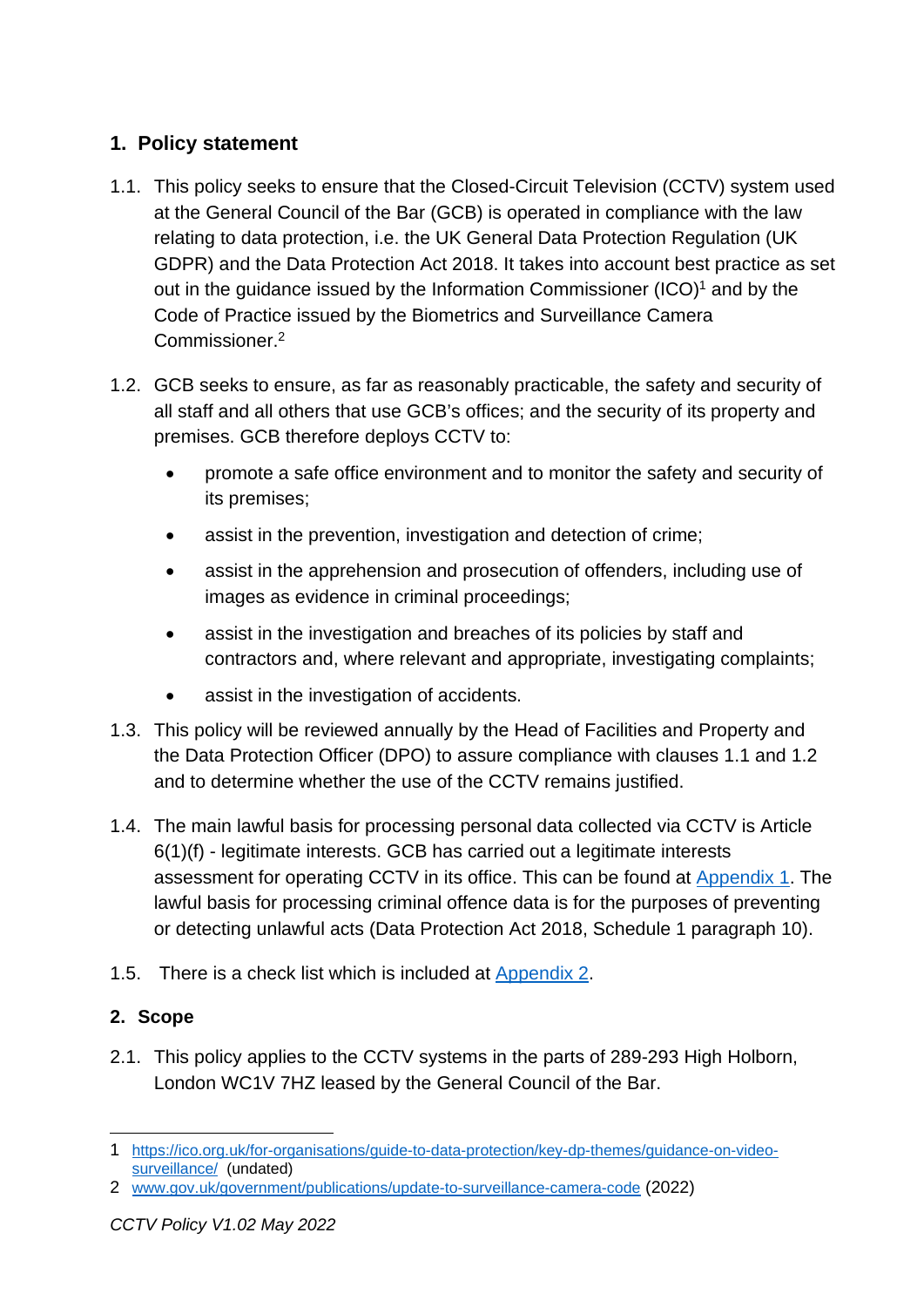- 2.2. This policy does not apply to other parts of the building, including the exterior and the main entrance area, which are maintained by the landlord.
- 2.3. This policy applies to all GCB staff and contractors.

#### **3. Roles and responsibilities**

- 3.1. The Head of Facilities and Property is responsible for ensuring that the CCTV system, including camera specifications for new installations, complies with the law and best practice referred to in 1.1 of this policy. S/he is responsible for the safety and security of the equipment and software utilised for the capture, recording and playback of live and historical CCTV images.
- 3.2. The Head of Facilities and Property is responsible for the evaluation of locations where live and historical CCTV images are available for viewing via the appropriate software. The list of locations and the list of people authorised to view CCTV images is maintained by the Head of Facilities and Property. Diagrams showing the location of CCTV cameras can be found at Appendix 3 [internal version only].
- 3.3. Changes in the use of GCB's CCTV system can be implemented only in consultation with GCB's Data Protection Officer.

#### **4. System description**

- 4.1. The GCB operates cameras at the entrances to each of its office floors and in the computer server room on the lower ground floor. They continuously record activities in these areas. (Other cameras operate in other locations in the building which are operated and controlled by the building's landlord.)
- 4.2. CCTV cameras are not installed in areas in which individuals would have an expectation of privacy, such as toilets. Cameras are only located so that they capture images relevant to the purpose the system was set up for. No covert recording is undertaken. No audio is recorded.
- 4.3. CCTV cameras are installed in such a way that they are not hidden from view. Signs are prominently displayed near the cameras, so that staff, visitors and contractors are made aware that they are entering an area covered by CCTV. The signs include contact details of the Data Protection Officer, as well as a statement of purposes for the use of CCTV.
- 4.4. Reception staff must be familiar with the policy and the procedures to be followed in the event an access request is received from either a data subject or a third party.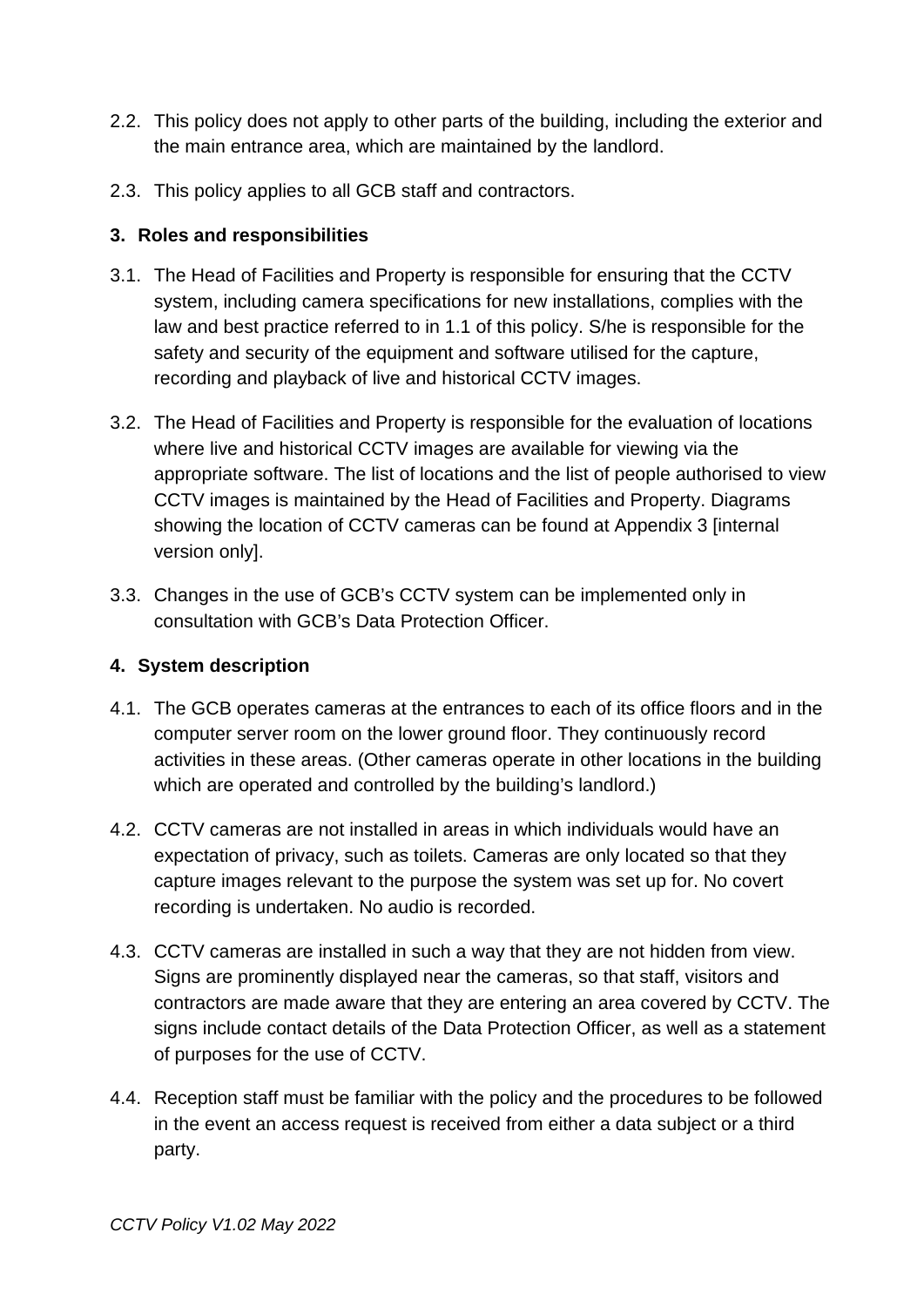### **5. Operating standards**

#### **Equipment and access**

- 5.1. The images are stored on a Digital Video Recorder (DVR) which is located in the server room.
- 5.2. Images are accessible using the appropriate software and with an authorised user name and password from specific PCs and laptops.
- 5.3. Only the Head of Facilities and Property, the Facilities Manager, and the Facilities Officer have access to the CCTV images.

#### **Processing of recorded images**

- 5.4. CCTV images are available only to persons authorised to view them (see above) or to persons who otherwise have a right to view them, such as police officers or any other person with statutory powers of entry. If such visitors are given access to view footage, their identity and authorisation must be checked, and a log retained – see 7 below.
- 5.5. Where authorised persons access or monitor CCTV images on desktops or laptops, they must ensure that images are not visible to unauthorised persons, for example by minimising screens when not in use or when unauthorised persons are present. Screens must always be locked when unattended.

#### **Quality of recorded images**

- 5.6. Images produced by the recording equipment must be as clear as possible, so they are effective for the purpose for which they are intended to be used. The standards to be met (in line with the codes of practice referred to in 1.1) are set out below:
	- recording features such as the location of the camera, date and time reference must be accurate and maintained;
	- consideration must be given to the physical conditions in which the cameras are located, ie additional lighting or infrared equipment may be needed in poorly lit areas; and
	- cameras must be properly maintained and serviced to ensure that clear images are recorded, and a log of all maintenance activities kept.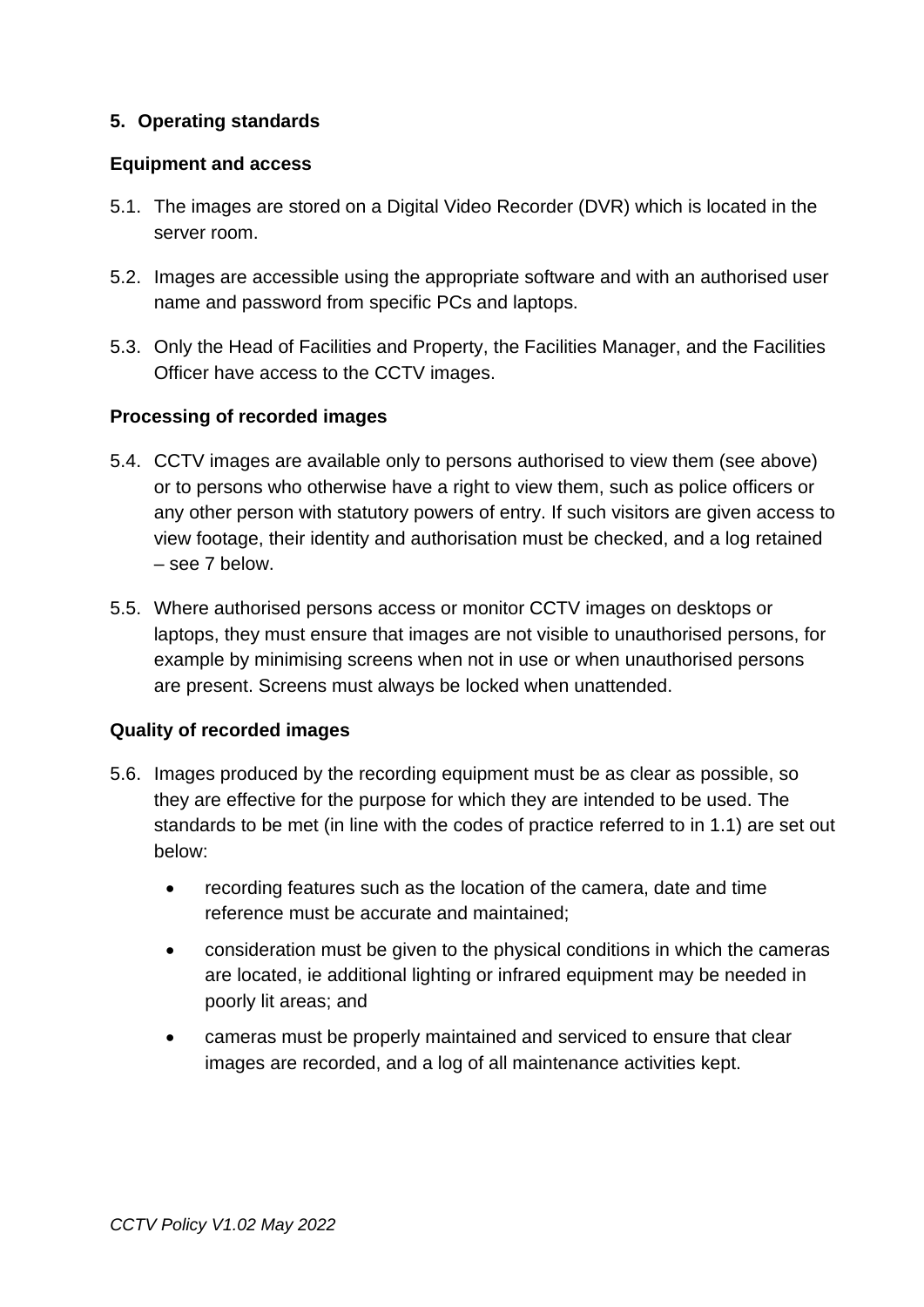## **Retention and disposal**

- 5.7. CCTV images are not to be retained for longer than necessary, taking into account the purposes for which they are being processed. Data storage is automatically managed by the CCTV digital records which overwrite historical data in chronological order to produce a 30-day rotation in data retention.
- 5.8. If there is a legitimate reason for retaining the CCTV images (such as for use in an accident investigation, disciplinary investigation and/or legal proceedings), the footage or still frames can be isolated and saved outside the DVR to a separate encrypted zip file. Any saved images or footage will be deleted once they are no longer needed for the purpose for which they were saved.
- 5.9. All retained CCTV images will be stored securely.

## **6. Data subjects' rights**

- 6.1. Recorded images, if sufficiently clear, are considered to be the personal data of the individuals whose images have been recorded by the CCTV system.
- 6.2. Data subjects have a right to access to their personal data under the data protection legislation. They also have other rights, in certain circumstances, including the right to have their data erased, rectified, and to restrict processing and object to processing. They can ask to exercise these rights by emailing the DPO at privacy@BarCouncil.org.uk.
- 6.3. On receipt of a request which needs to include the date and approximate time of the recording – the DPO will liaise with the Head of Facilities and Property regarding compliance with the request and communicate the decision to the data subject. This should be done without undue delay and at the latest within one month of receiving the request unless an extension of the period is justified.
- 6.4. If a request is to view footage, and the footage only contains the individual concerned, then the individual may view the footage. The authorised person accessing the footage must ensure that the footage available for viewing is restricted to the footage containing only the individual concerned.
- 6.5. If the footage requested contains images of other people, the DPO must consider:
	- whether the images of the other people can be distorted so as not to identify them;
	- seeking consent from the third parties to their images being disclosed to the requester; or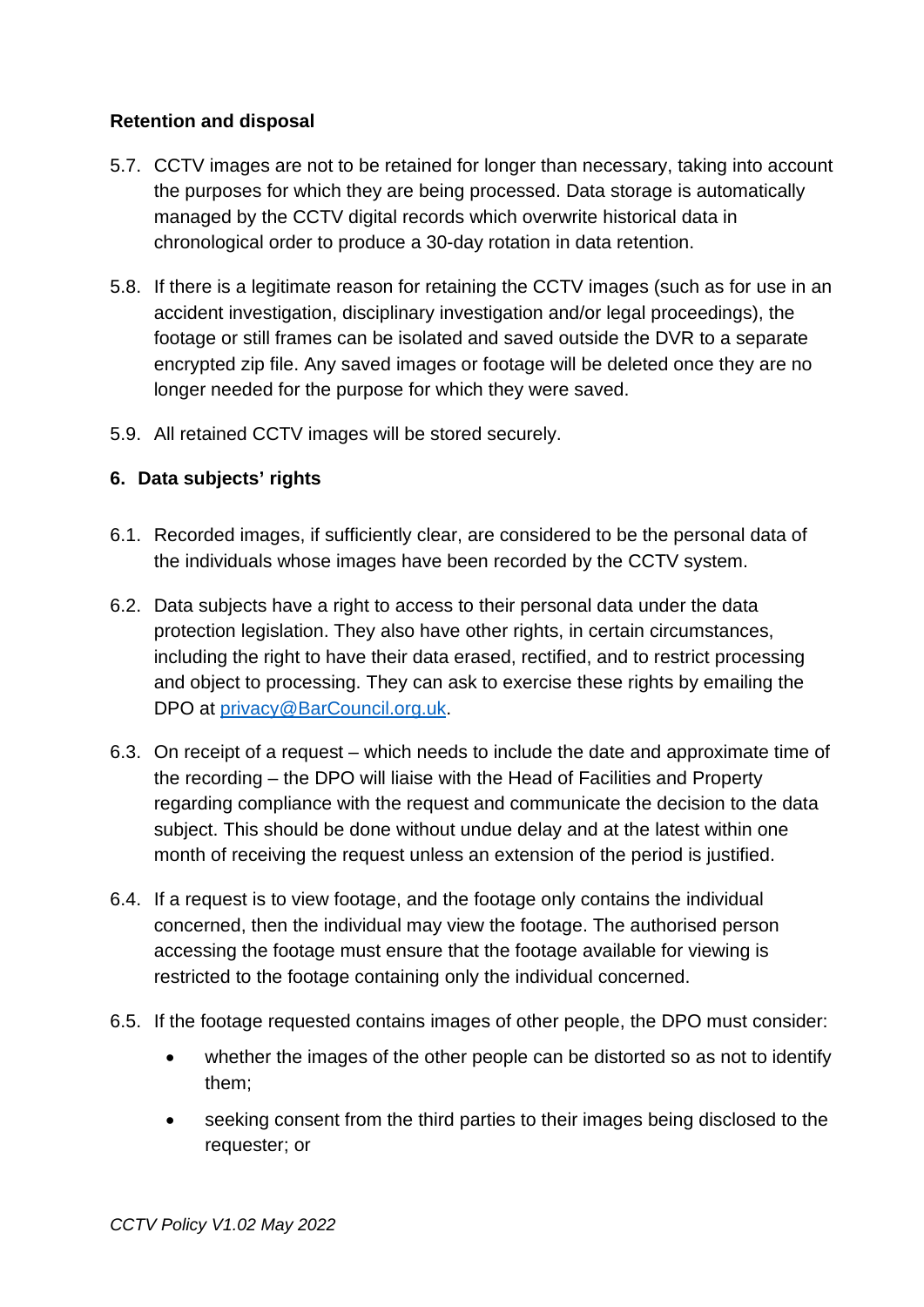- if these options are not possible, whether it is reasonable in the circumstances to disclose the images to the individual making the request in any case.
- 6.6. The DPO will keep a record of all disclosures which sets out:
	- when the request was made and by whom;
	- what factors were considered in deciding whether to allow access to any third party images; and
	- whether the requester was permitted to view the footage, or if a copy of the images was provided, and in what format.

Requesters are entitled to a copy in permanent form. If a permanent copy is requested, this should be provided unless it is not possible to do so, or it would involve disproportionate effort. (For example, it may be acceptable to allow a requester to view footage which contains third party images, but not to provide a permanent copy.)

## **7. Third party access**

- 7.1. Third party requests for access will usually only be considered, in line with the data protection legislation, in the following categories:
	- from a legal representative of the data subiect (letter of authorisation signed by the data subject would be required);
	- from law enforcement agencies including the police;
	- disclosure required by law or made in connection with legal proceedings;
	- HR staff responsible for disciplinary and complaints investigations and related proceedings; and
	- Staff employed by our contractors responsible for disciplinary and complaints investigation and related proceedings concerning their own staff.
- 7.2. Where images are sought by other bodies/agencies, including the police, with a statutory right to obtain information, evidence of that statutory authority will be required before CCTV images are disclosed.
- 7.3. The DPO will consider disclosing recorded images to law enforcement agencies once a form certifying that the images are required for one of the following reasons has been received:
	- an investigation concerning national security;
	- the prevention or detection of crime; or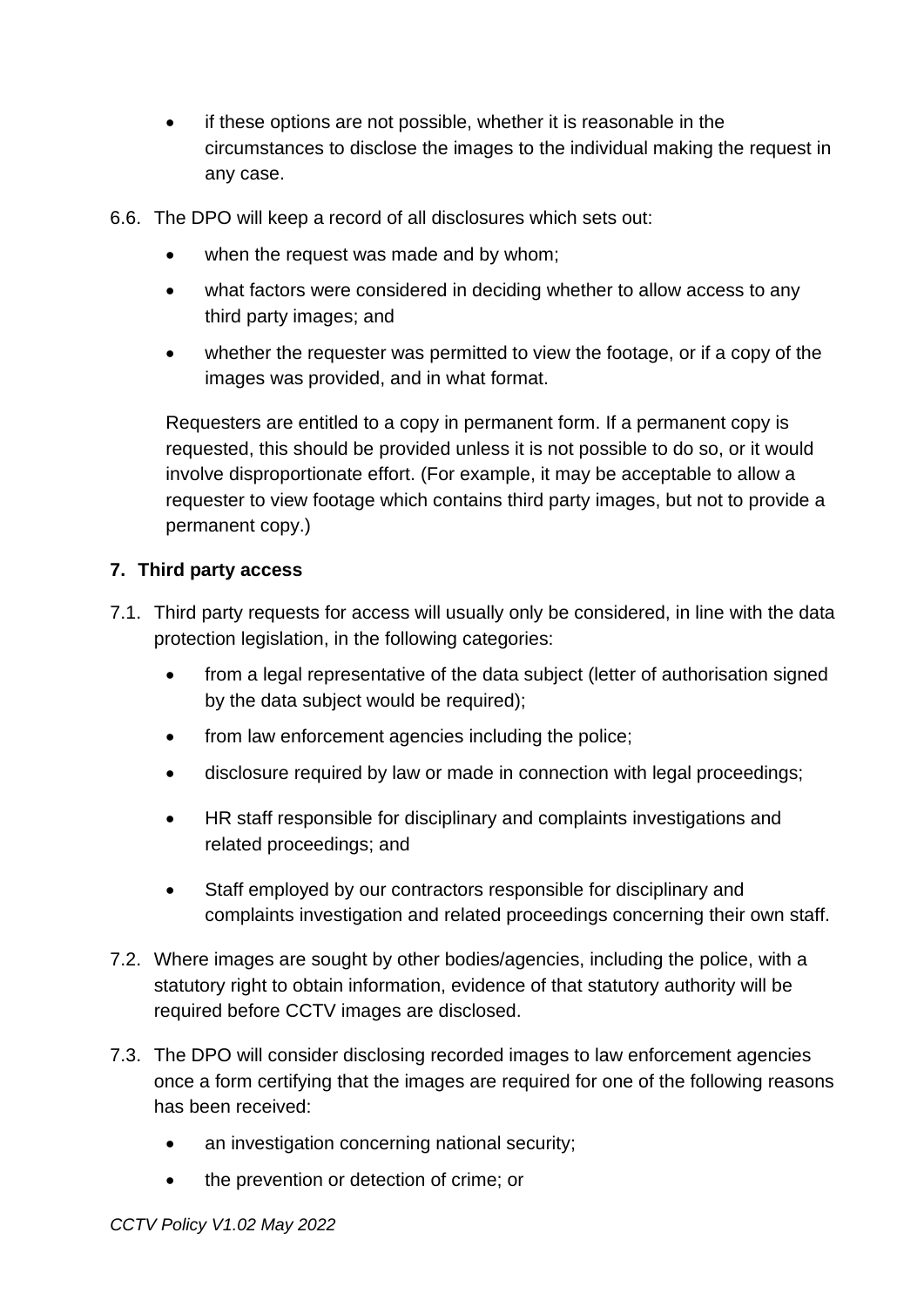the apprehension or prosecution of offenders,

and that the investigation would be prejudiced by failure to disclose the information. The DPO will also need to take into account the guidance in BSB's "Requests for Information from the Police" (Ref: ROD09), as necessary.

- 7.4. Where third parties are included in images as well as the person who is the focus of the request, the same considerations need to be made as in the case of subject access requests.
- 7.5. Every disclosure of CCTV images (including where authorised persons are given access to view footage in GCB's office) is recorded in the CCTV Operating Log Book and contains:
	- the name of the police officer/other relevant person receiving the images;
	- brief details of the images captured by the CCTV including the date, time and location of the footage/images;
	- the purpose for which they will be used;
	- the crime reference number where relevant; and
	- date and time the images are handed over to the recipient.

### **8. Complaints procedure**

- 8.1. Any complaints relating to the CCTV system should be directed in writing to the Head of Facilities and Property promptly and in any event within seven days of the date of the incident giving rise to the complaint. A complaint will be responded to within a month of the date of its receipt. Records of all complaints and any followup action will be maintained by the relevant office.
- 8.2. Complaints in relation to the release of images should be addressed to the DPO. These will be responded to promptly and, in any event, within 30 days of receipt. They will be dealt with in accordance with the provisions of the UK GDPR and the Data Protection Act 2018 (or any successor legislation).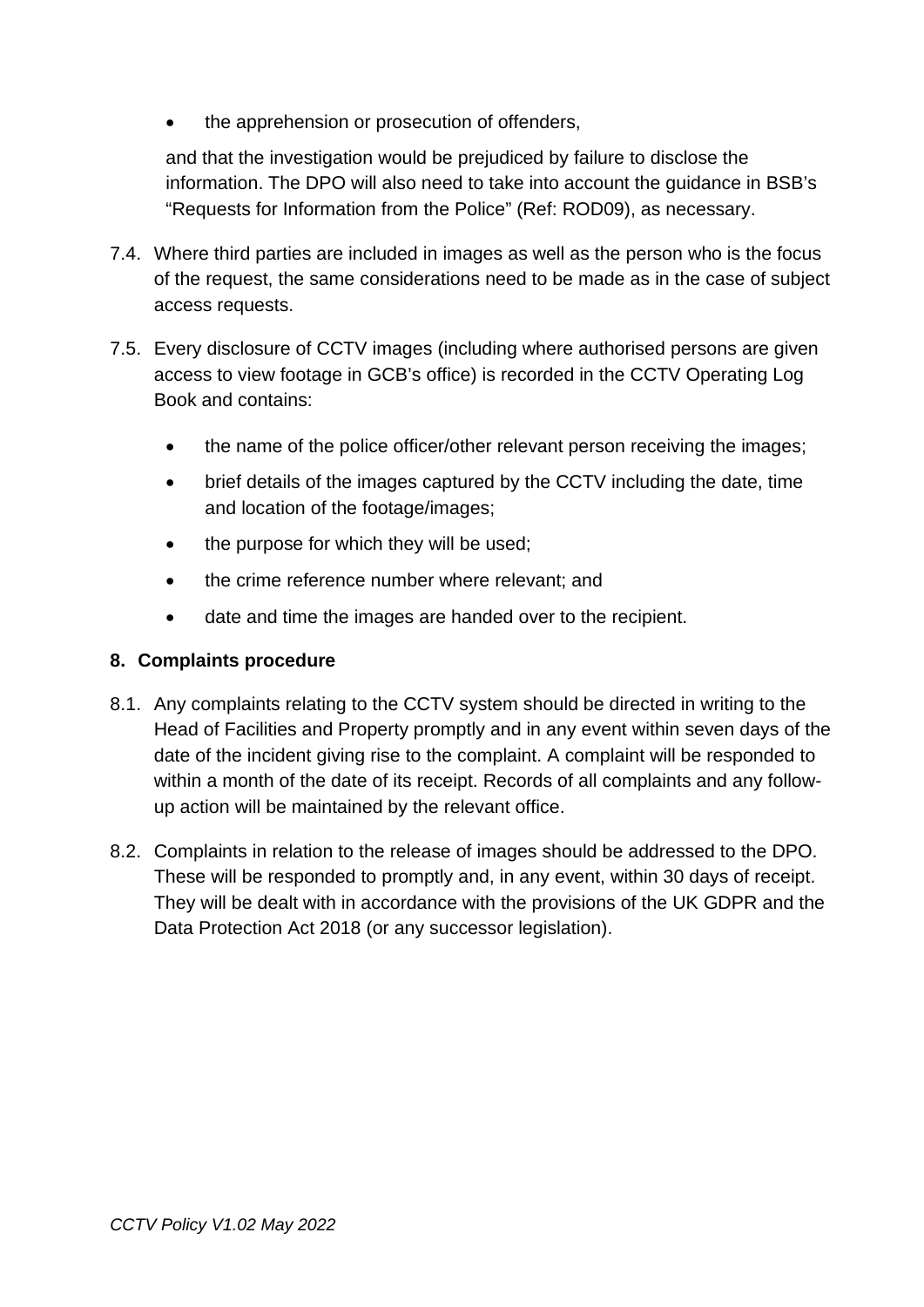# **Appendix 1**

## **LIA for operating CCTV in the office**

The General Council for the Bar operates CCTV cameras at the entrances to each of its office floors and a number of cameras in its server room. Other CCTV cameras operate in other locations in the office which are operated and controlled by the building's landlord.

#### **Identify the legitimate interests**

Why do we want to process the data – what are we trying to achieve?

CCTV is operated in the building primarily for security and safety reasons, to protect staff, visitors, the premises and the computer servers. This could include aiding the investigation of accidents or incidents. Occasionally, CCTV images may also be used in HR disciplinary investigations involving our own staff.

Who benefits from the processing? In what way?

The primary beneficiaries are our staff, by enabling them to be secure. The presence of the CCTV will also help to give a perception of security and safety. Where HR are investigating a disciplinary matter where there has been a dispute between members of staff, the processing will benefit the injured party in the dispute.

• Are there any wider public benefits to the processing?

Yes, in that the processing helps to ensure the safety of anyone visiting the building, and in helping to keep the building secure, this adds to the overall security arrangements the GCB have in place to ensure security of personal data held by the organisation more widely.

• How important are those benefits?

They are important in ensuring the safety and wellbeing of staff and visitors, and giving reassurance to those people that their safety is a priority. It is also important to help protect the building and computer system as described above.

• What would the impact be if we couldn't go ahead?

Safety and security within the building may be compromised. Business continuity and security of personal data may be compromised. We may not be able to prove allegations made against staff in relation to health and safety or potential accident or disciplinary claims without CCTV evidence.

Would our use of the data be unethical or unlawful in any way?

No, our use of CCTV complies with the ICO's Guidance on Video Surveillance (undated) and the Biometrics and Surveillance Camera Commissioner's 12 guiding principles in their Surveillance Camera Code of Practice (2021). The system does not use wifi or transmit images over the internet. The device that stores the images is located in the locked comms room.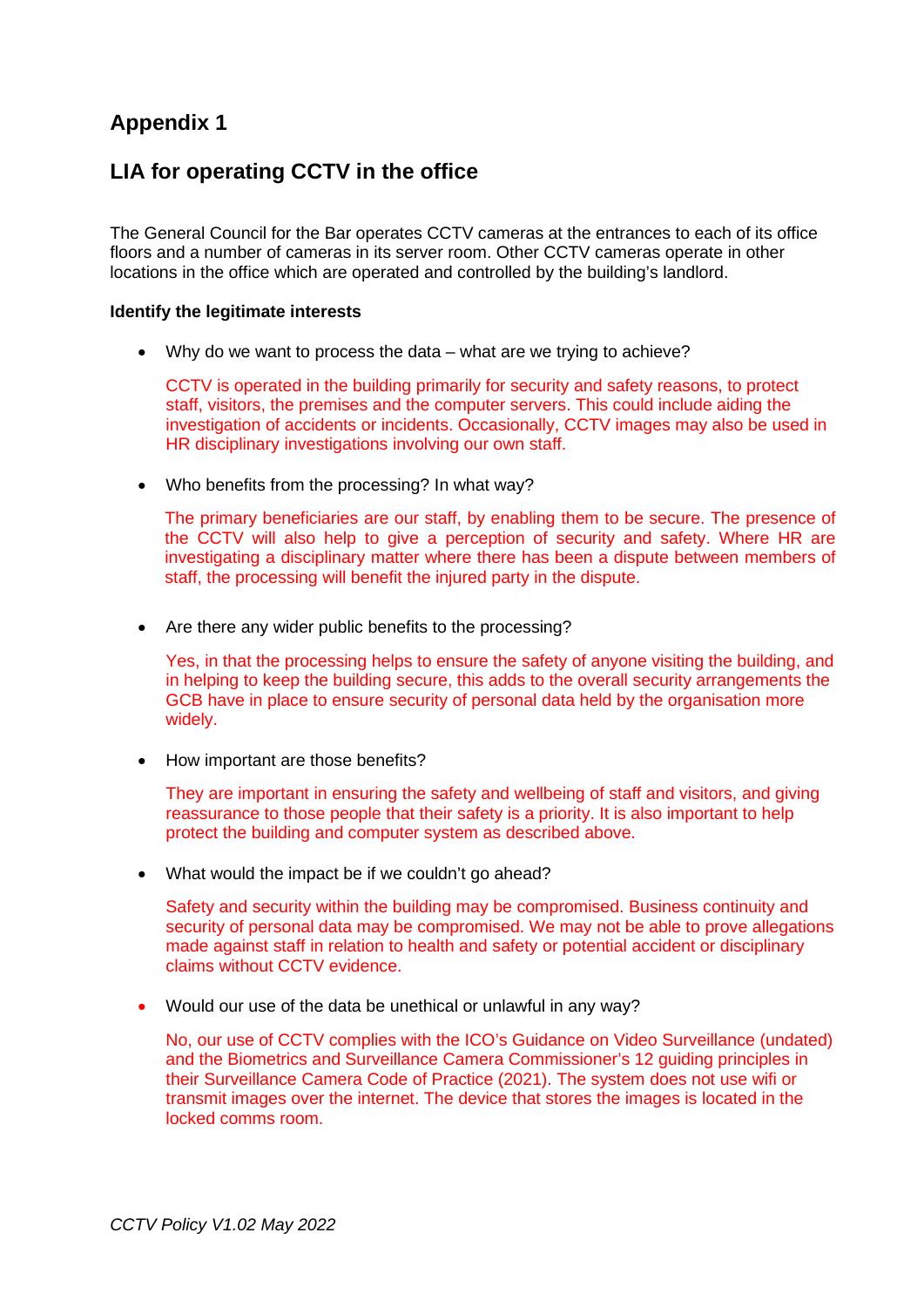#### **The necessity test**

Does this processing actually help to further that interest?

Yes, for the reasons given above.

• Is it a reasonable way to go about it?

Yes.

• Is there another less intrusive way to achieve the same result?

No, there is no alternative to achieving the same result.

#### **The balancing test**

Consider the impact of our processing and whether this overrides the interest we have identified. We might find it helpful to think about the following:

What is the nature of our relationship with the individual?

Our relationship with the individual is either as employer (and so responsible for the safety of our staff) or organisation responsible for the safety of visitors.

• Is any of the data particularly sensitive or private?

Data could be sensitive depending on the context, for example, if footage/images were to be used in connection with a disciplinary offence. Otherwise, no. We are only recording images of staff and visitors to the building, in public areas. Recordings are available on a live feed and kept for 30 days. After that period, they are overwritten. This is considered the shortest reasonable time to allow for requests for the images to be made and dealt with, for example, if an accident has taken place and it is necessary to review what happened.

Would people expect us to use their data in this way?

Yes, we display notices as appropriate, and such systems are common in office buildings.

• Are we happy to explain it to them?

Yes, we include information on our use of CCTV in our privacy notices, and we have a **CCTV Policy.** 

Are some people likely to object or find it intrusive?

This has not been the case to date.

• What is the possible impact on the individual?

The impact on the individual is only likely to be beneficial unless they have done something wrong, such as displaying aggressive behaviour, while being filmed. It can be helpful to review footage if an accident has happened, for example.

• How big an impact might it have on them?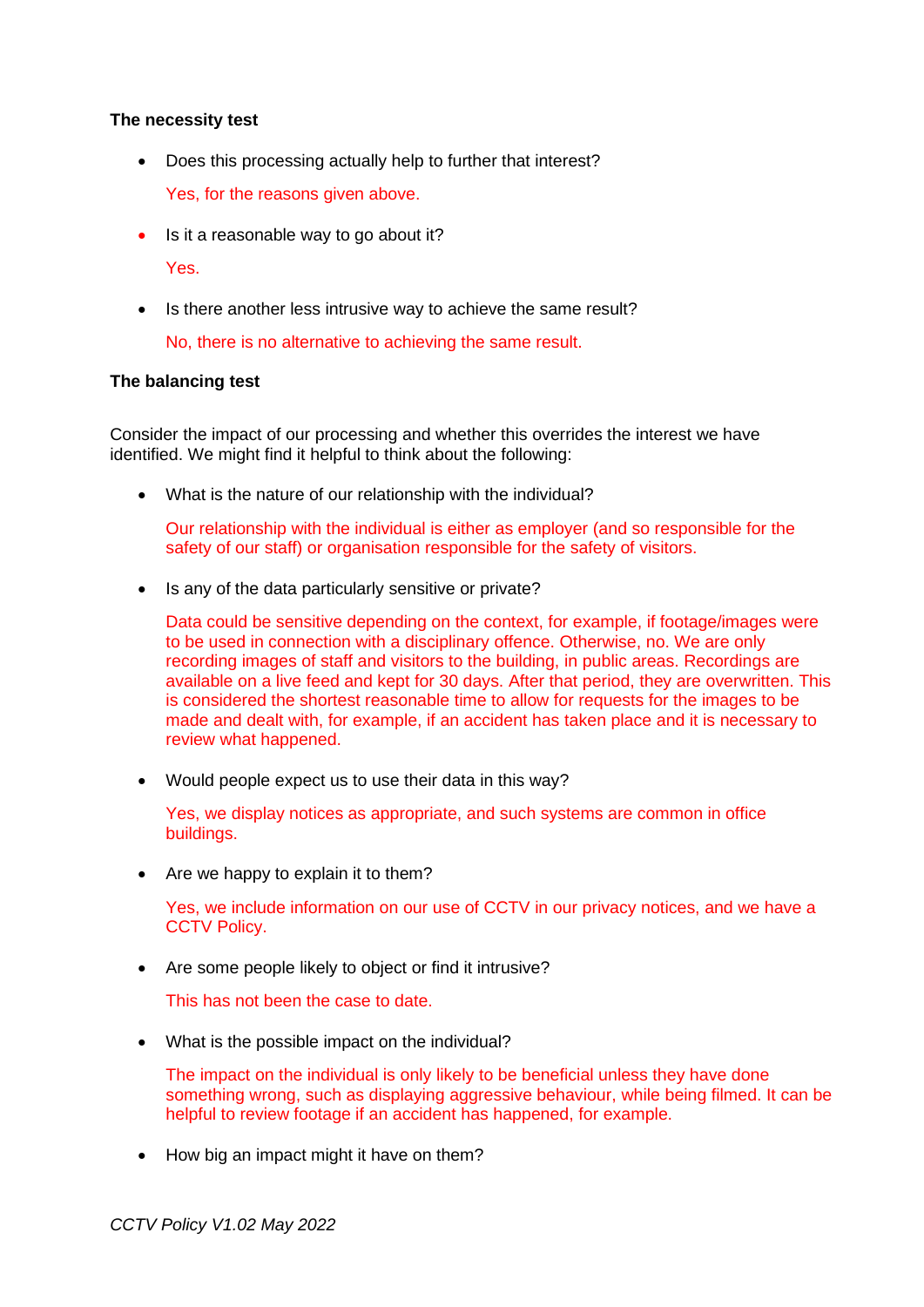Under normal circumstances, the impact is likely to be very small. It will only have a significant impact if the person filmed has done something wrong (see above), they are an intruder or someone else has acted inappropriately towards them. If CCTV images provide evidence of a disciplinary offence, disciplinary measures could be taken against the offender; or evidence of an accident, there could be compensation claims.

• Are we processing children's data?

No, unless they visit the office. This is unlikely given the nature of our activity. Occasionally staff may bring their children to the office, but they are aware of the CCTV operation.

• Are any of the individuals vulnerable in any other way?

No. Any vulnerability should not be affected by the operation of the CCTV system.

Can we adopt any safeguards to minimise the impact?

The impact is already minimised in that CCTV is only operating in the most vulnerable locations and the recordings are kept for a minimum period.

• Can we offer an opt-out?

No.

Catherine Shaw

October 2018

Revised November 2019, January 2020, May 2022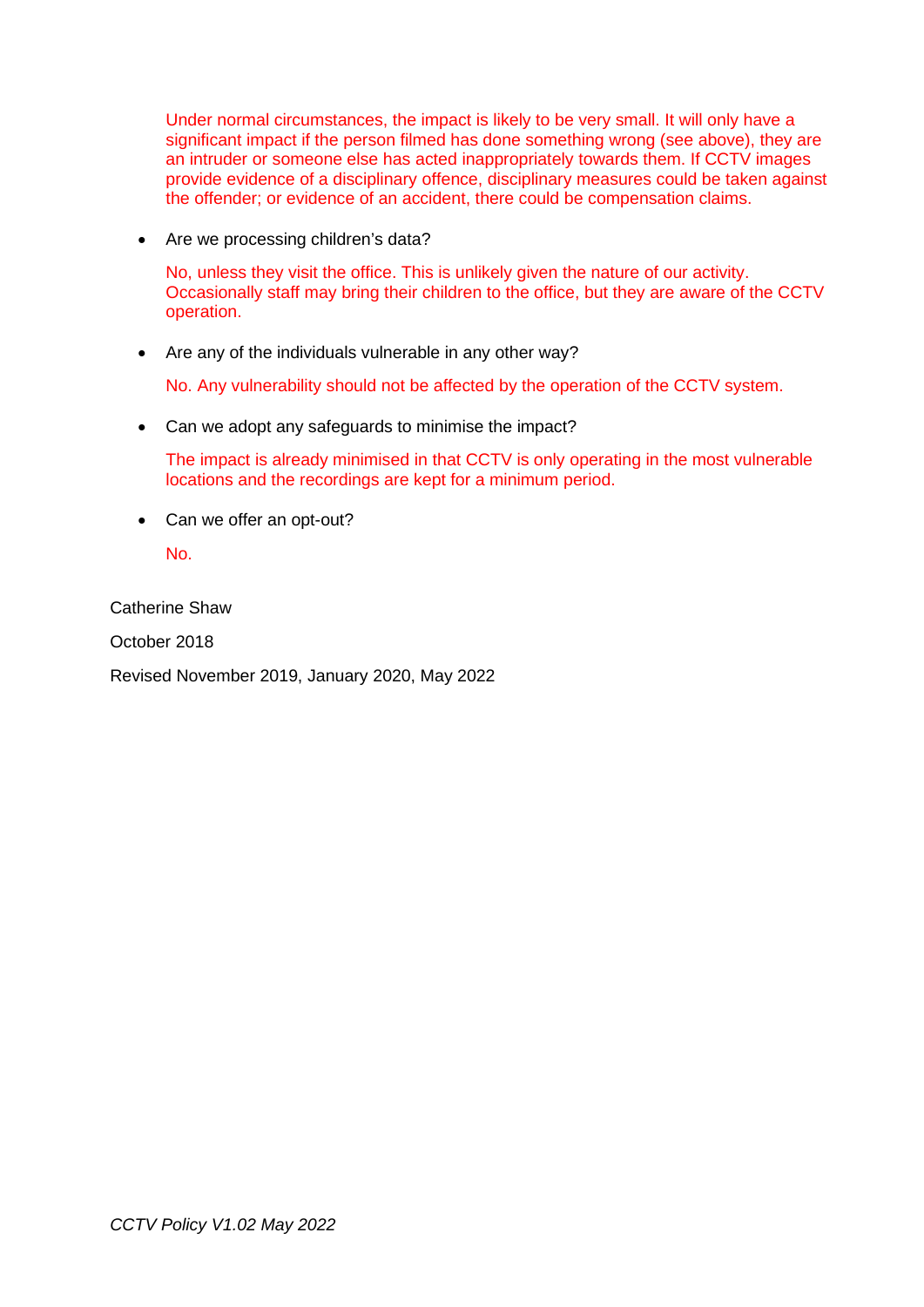# **Appendix 2**

#### **Checklist for users of limited CCTV systems**

This CCTV system and the images produced by it are controlled by Andy Curtis, Head of Facilities and Property, who is responsible for how the system is used.

We (The General Council of the Bar) have considered the need for using CCTV and have decided it is required for the prevention and detection of crime and for protecting the safety of individuals and the security of premises. See our Legitimate Interests Assessment for Operating CCTV. It will not be used for incompatible purposes and we conduct regular reviews of our use of CCTV to ensure that it is still necessary and proportionate. We conduct an annual review of our use of CCTV.

|                                                                                                                                                                                                                   | <b>Notes</b>                                                                  | Checked (date) | By         | Date of next<br>review |
|-------------------------------------------------------------------------------------------------------------------------------------------------------------------------------------------------------------------|-------------------------------------------------------------------------------|----------------|------------|------------------------|
| Our system is processing<br>footage of identifiable<br>individuals and is<br>processing personal data.<br>We have registered as a<br>controller and paid the<br>relevant data protection<br>fee to the ICO.       |                                                                               | 10/5/22        | <b>DPO</b> | May 2023               |
| There is a named<br>individual who is<br>responsible for the<br>operation of the system.                                                                                                                          | Andy Curtis,<br>Head of<br>Facilities and<br>Property                         | 10/5/22        | <b>DPO</b> | May 2023               |
| The problem we are<br>trying to address has<br>been clearly defined. We<br>regularly review our<br>decision to use a<br>surveillance system.                                                                      | See our<br>Legitimate<br>Interests<br>Assessment for<br><b>Operating CCTV</b> | 10/5/22        | <b>DPO</b> | May 2023               |
| We have identified and<br>documented an<br>appropriate lawful basis<br>for using the system,<br>taking into consideration<br>Articles 6, 9 and 10 of the<br>UK GDPR and relevant<br>schedules of the DPA<br>2018. |                                                                               | 10/5/22        | <b>DPO</b> | May 2023               |
| Our system produces<br>clear images which we<br>can easily disclose to<br>authorised third parties.<br>For example, when law<br>enforcement bodies<br>(usually the police)                                        | System supplied<br>by BlueSky                                                 | 10/5/22        | DPO & AC   | May 2023               |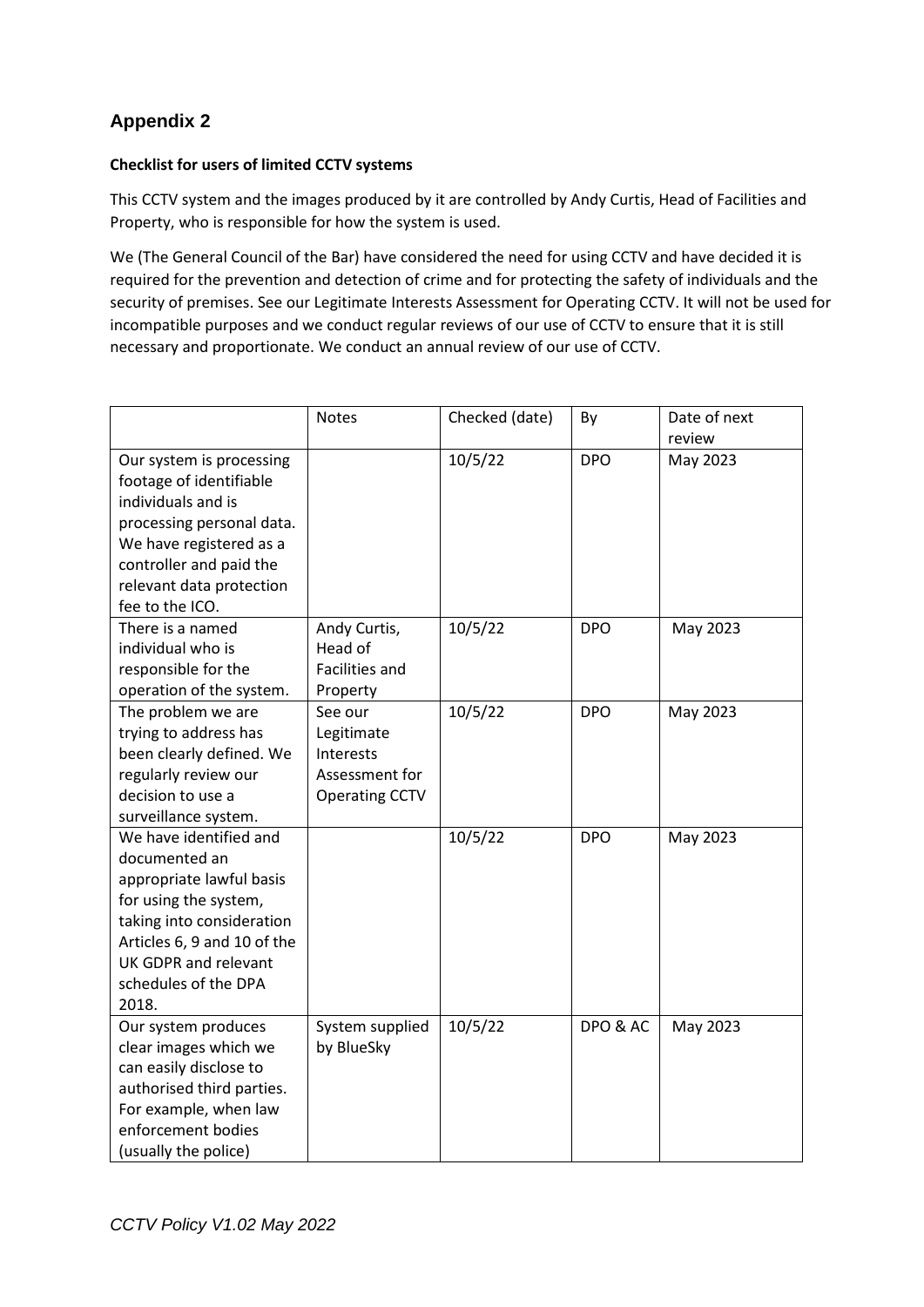| require access to<br>investigate a crime. |                         |         |          |          |
|-------------------------------------------|-------------------------|---------|----------|----------|
| Cameras have been sited                   | Yes                     | 10/5/22 | AC       | May 2023 |
|                                           |                         |         |          |          |
| so that they provide clear                |                         |         |          |          |
| images.                                   |                         |         |          |          |
| We have positioned                        | No exterior             | 10/5/22 | DPO & AC | May 2023 |
| cameras in a way to avoid                 | cameras                 |         |          |          |
| any unintentional capture                 |                         |         |          |          |
| of images of private land                 |                         |         |          |          |
| or of persons not visiting                |                         |         |          |          |
| the premises.                             |                         |         |          |          |
| There are visible signs                   | Yes, and contact        | 10/5/22 | DPO & AC | May 2023 |
| showing that CCTV is in                   | details now             |         |          |          |
| operation. Contact details                | included                |         |          |          |
| are displayed on the signs                |                         |         |          |          |
| if it is not obvious who is               |                         |         |          |          |
| responsible for the                       |                         |         |          |          |
| system.                                   |                         |         |          |          |
| Images from this CCTV                     | Stored on               | 10/5/22 | AC       | May 2023 |
| system are securely                       | Digital Video           |         |          |          |
| stored, where only a                      | Recorder linked         |         |          |          |
| limited number of                         | to Network.             |         |          |          |
| authorised persons may                    | Only access by          |         |          |          |
| have access to them.                      | <b>Facilities staff</b> |         |          |          |
| The recorded images will                  | Images retained         | 10/5/22 | AC       | May 2023 |
| only be retained long                     | for 30 days $-$         |         |          |          |
| enough for any incident                   | but can be              |         |          |          |
| to come to light (eg for a                | extended if             |         |          |          |
| theft to be noticed) and                  | further                 |         |          |          |
| the incident to be                        | investigation           |         |          |          |
| investigated.                             | needed, or              |         |          |          |
|                                           | images can be           |         |          |          |
|                                           | downloaded              |         |          |          |
| Except for law                            | Under RIDDOR            | 10/5/22 | AC       | May 2023 |
| enforcement bodies,                       | images need to          |         |          |          |
| images will not be                        | be available to         |         |          |          |
| provided to third parties.                | insurance co's          |         |          |          |
|                                           | too (covered by         |         |          |          |
|                                           | 'Disclosure             |         |          |          |
|                                           | required by             |         |          |          |
|                                           | law')                   |         |          |          |
| Our organisation knows                    | Yes, as long as         | 10/5/22 | AC & DPO | May 2023 |
| how to respond to                         | request made            |         |          |          |
| individuals making                        | within 30 days.         |         |          |          |
| requests for copies of                    | Can easily              |         |          |          |
| their own images, or for                  | isolate frames          |         |          |          |
| images to be erased or                    | and save to             |         |          |          |
| restricted. If unsure the                 | encrypted zip           |         |          |          |
| controller knows to seek                  | file.                   |         |          |          |
| advice from the                           |                         |         |          |          |
| Information                               |                         |         |          |          |